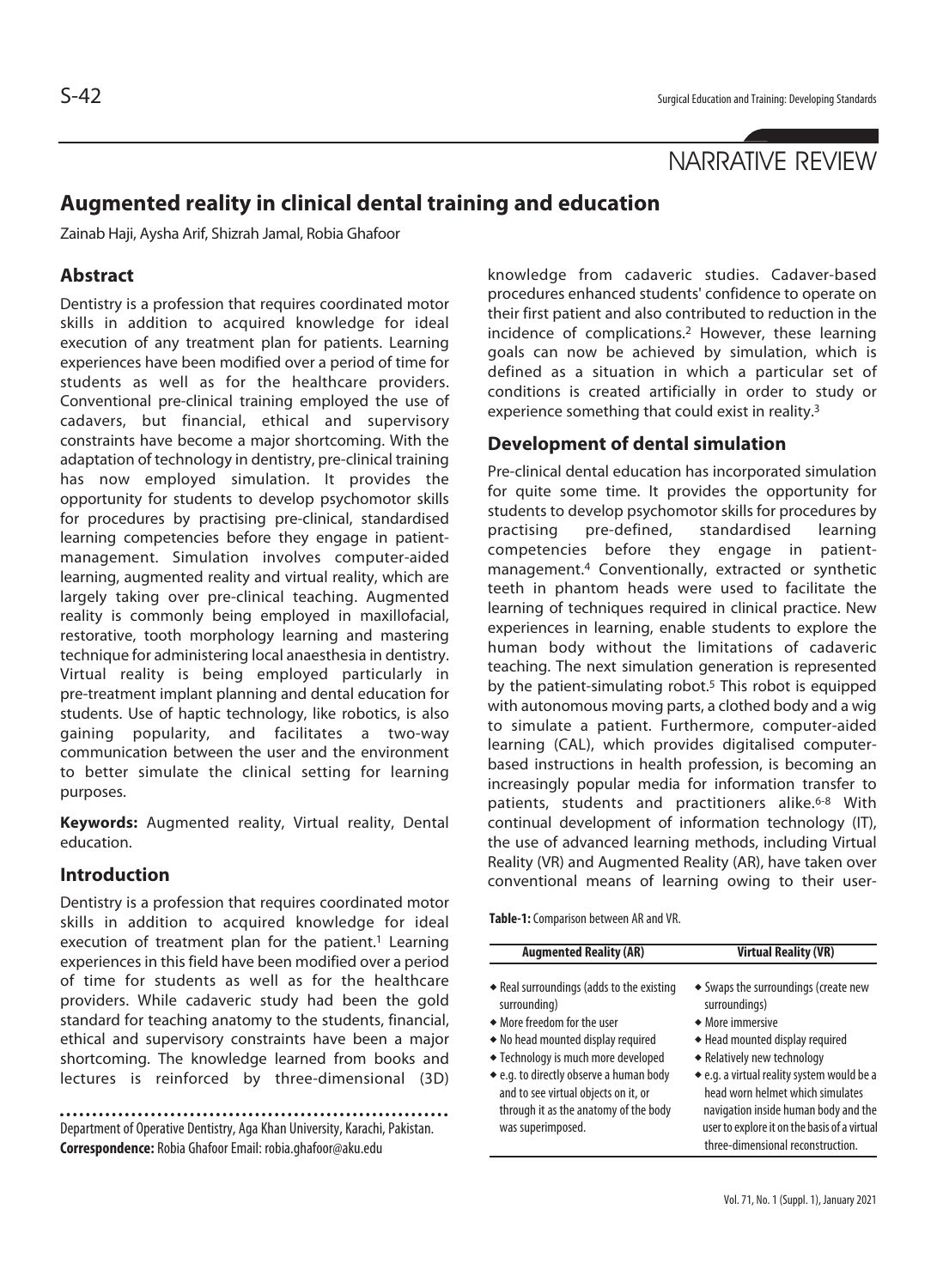integration advantage (Table-1).

# **VR and haptics**

VR has been used over the course of time to practice procedure-related skills in pre-clinical dental setup and to facilitate programmes that would produce competent clinicians. This is brought about by pre-programmed integrated scenarios into operative environment and haptic feedback would refine tactile skills.4 Computerised VR (CVR) simulators can be divided into two types: mannequin-based and haptic-based. Mannequin-based simulators enable the user to practice dental procedures with real dental instruments, while haptic simulators employ devices for feedback in virtual models and are used for operator training.9

Haptic technology is not new and is being used widely in telecommunication, aviation and medicine. The term itself refers to robotics, and facilitates a two-way communication between the user and the environment to better simulate the clinical setting.10 Simulation in dentistry allows the operator to perform procedures on soft and hard tissues with tactile feedback by the sense of touch, and responds accordingly by applying vibration, force and motion to the user.<sup>10</sup> A haptic learning system for self-learning in local anaesthesia delivery was developed on anatomic models.11 Simodont dental simulator enables a virtual environment in order to practice different dental operatory skills in virtual oral and dental environment.12 This system enhances the simulation experience and makes it more realistic by producing convincing audio-visual effects during the user performance.12

# **Evolution of AR**

AR has evolved in order to provide interaction ability with realistic experiences for the user. Compared to VR, which creates an artificial world that a person can explore interactively, AR software utilises the pre-existing environment and enhances the experience by adding virtual elements to it.13 Widespread application of AR can be found around us in the field of arts, gaming, architecture, interior design, auto industry, archaeology and other areas.14 Several procedures have administered AR in biomedical sciences and continual efforts are being made for their advancement which has led to mobile devices with AR6

Integrating realistic experiences in pre-existing setup is required to achieve optimum skills. Various researchers are in agreement that significant educational and motivational potential in teaching and learning through AR to promote group, individual and interactive learning

experiences.15 There are several tested techniques that present well-accepted standard architecture for such systems.16 The field has matured to such an extent that intelligent tutoring is accepted as a key technology in learning institutes.

# **AR versus VR**

Though they sound similar, there are critical differences between VR and AR (Table-2).

# **AR and local anaesthesia**

**Table-2:** Advantages and disadvantages of augmented reality (AR) and virtual reality (VR).

| <b>Advantages</b>                                                                                                                                        | <b>Disadvantages</b>                                                                                                                          |
|----------------------------------------------------------------------------------------------------------------------------------------------------------|-----------------------------------------------------------------------------------------------------------------------------------------------|
| Reinforcement of learned dental<br>concepts<br>Orientation to the use of dental<br>instruments                                                           | • Continually developing software of<br>which most are in experiment phase<br>• Limitation of the available system to<br>carry out procedures |
| Careful ergonomic positioning                                                                                                                            | Limitation of the available<br>instruments/tools in system                                                                                    |
| Development of coordinated motor<br>skills                                                                                                               | Cost in installing initial setup of<br>simulation                                                                                             |
| Standardized assessment in evaluation<br>Self-evaluation without supervision<br>Positive student perception for freshman<br>Faster acquisition of skills | Maintenance of equipment                                                                                                                      |
| Availability over many hours for practice                                                                                                                |                                                                                                                                               |

Local anaesthesia administration is an essential skill in dentistry. A clinician in training should be able to germinate fine, coordinated motor skills for professional clinical practice. One of the most common and highly important procedures in dentistry is a widespread use of mandibular anaesthesia in various specialties, including oral surgery, endodontics, periodontology and prosthetics.8

Initial execution of the procedure can induce anxiety and stress among dental students. Procedure-related anxiety in students and patients can be reduced by theoretical knowledge of the clinician and step-bystep practical instructions in the administration of anaesthesia.17 The position of mandibular foramen and lingula are anatomical landmarks of importance when delivering regional mandibular anaesthesia. Chances of error due to positioning and failure in identification of these landmarks is reduced by the use of AR which helps in localisation and identification of anatomic reference points in the oral cavity.8 Won and Kang et al. invented a relatively simple AR method to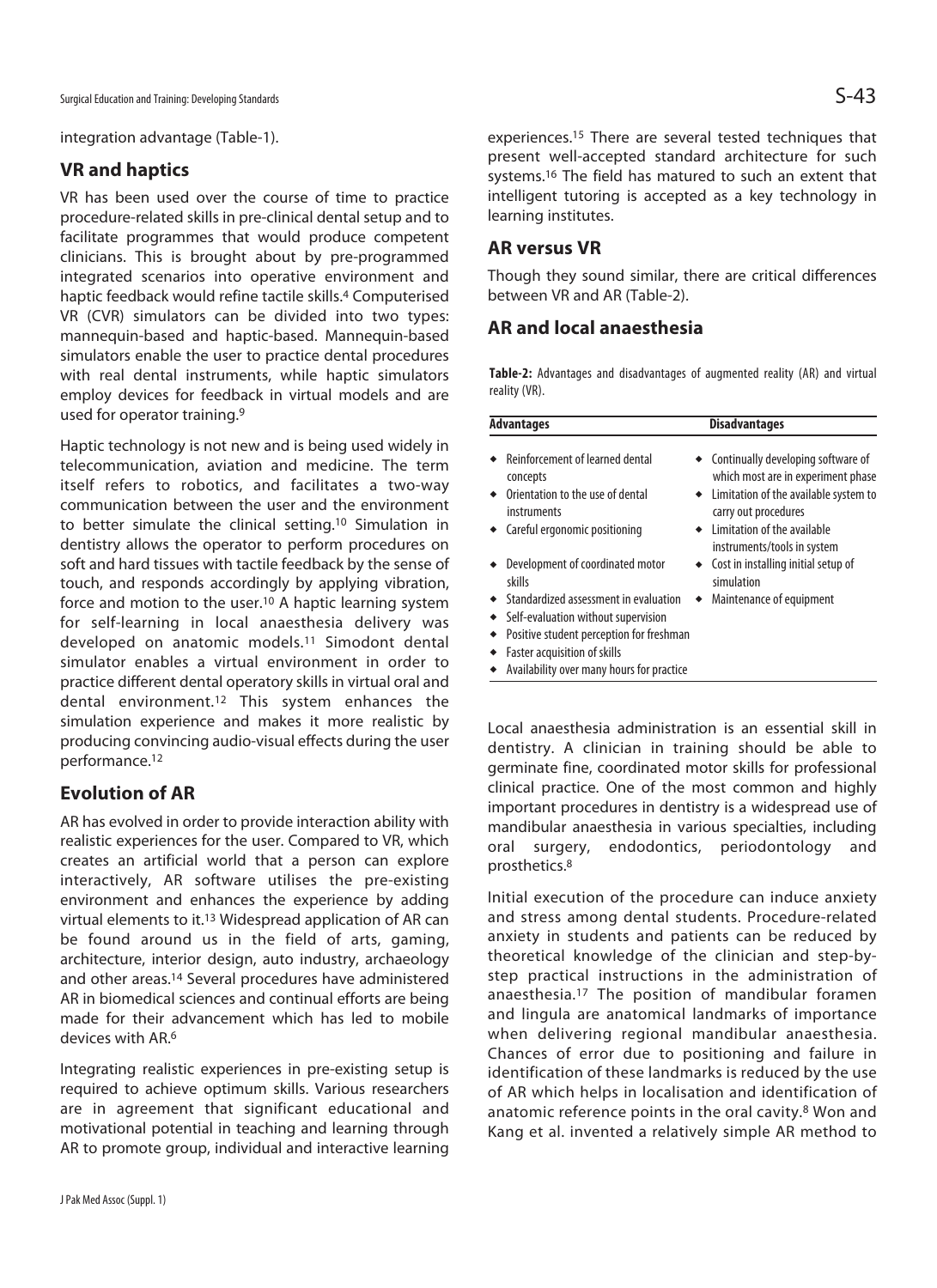administer mandibular anaesthesia in training by virtue of Cone-Beam Computed Tomography (CBCT) and advanced dental software. The provided information by AR technique, related to the bony structures in oral cavity, can be referred for the administration of anaesthetic injections in order to accurately locate the position of mandibular foramen with greater ease. AR provides related information for bony structures in the oral cavity that can be referred to during anaesthetic injections in order to easily and accurately locate the position of the mandibular foramen.18

A mobile dental simulator (v1.13, Campinas, Brazil) was used in a study by Mlandenovic et al. for anaesthesia training of the inferior alveolar nerve (IAN). Conventional training methods for mandibular anaesthesia were compared with AR mobile simulator, and it was concluded that students receiving additional training with AR reported significantly shorter procedure time for anaesthesia. Students were acquainted better with anatomical landmarks for the performance of IAN block,

and, thus, had a better control over syringe during the procedure6 (Figure-1a-b).

#### **AR in restorative dentistry**

The field of operative dentistry is one of the most demanding areas in clinical education. Increased knowledge, combined with clinical problem-solving skills, can result in a competent clinician.4 Simulation in preclinical dental education utilises teeth embedded into synthetic jaws to allow the students to acquire basic skills in restorative dentistry. This assembly consists of a laboratory mannequin head affixed to benches that would allow adjustment of position in order for students to work as they would in a clinical setting.8 Cavity preparation in pre-clinical setup using AR was studied by Llena et al.19 The participants that used AR for education showed significant improvement in skills related to Class I and Class II cavity preparation.19 It should be emphasised that cavity preparation and the understanding of different parts of cavities is strongly conditioned by spatial vision<sup>19</sup> (Figure-1c).



Figure-1: a) Local anaesthesia in augmented reality (AR); b) student practising for local anaesthesia in AR; c) Simodont virtual cavity preparation; d) Smile makeover in IvoSmile.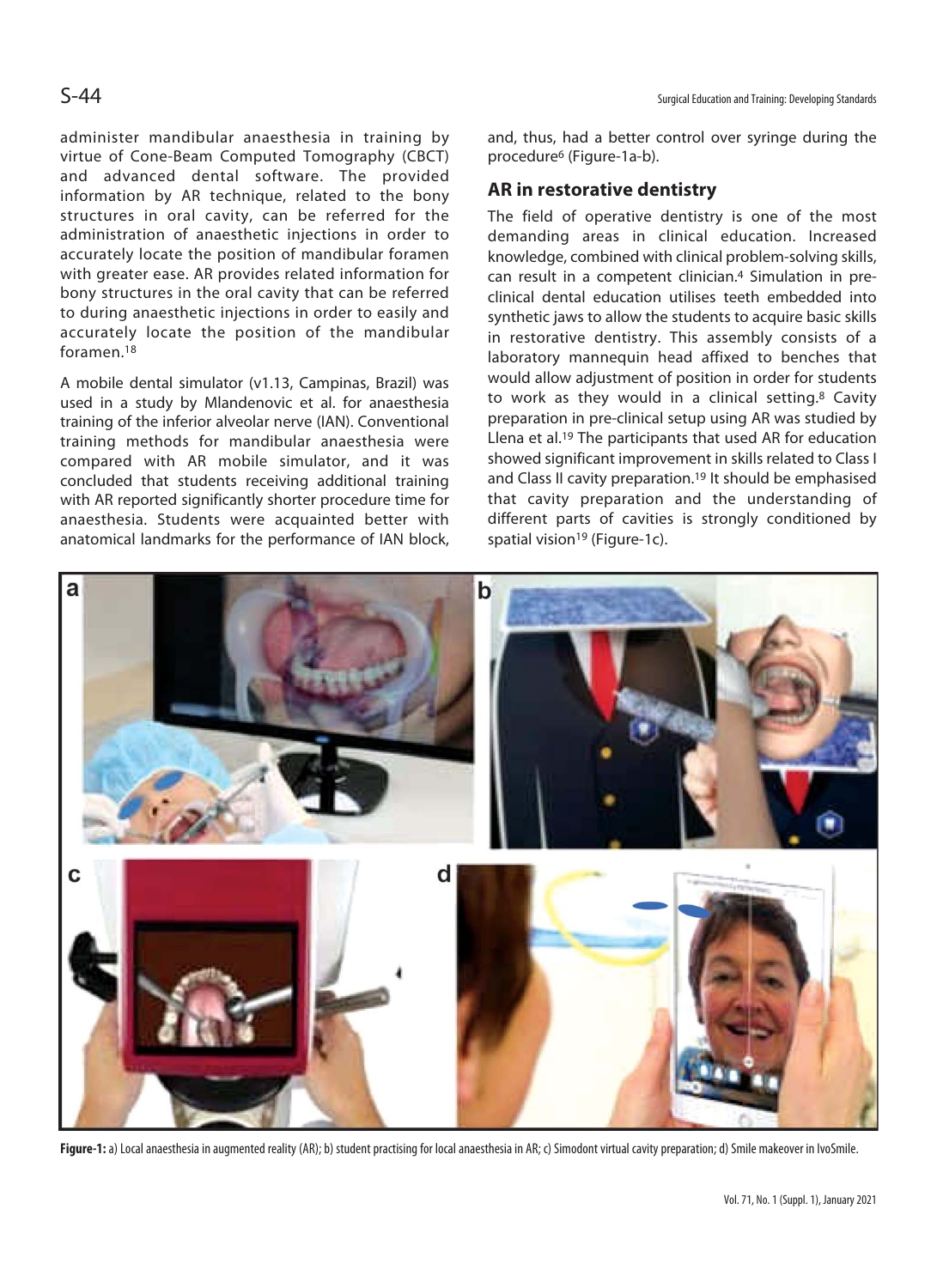Surgical Education and Training: Developing Standards  $\mathsf{S}\text{-}45$ 

## **AR in aesthetic dentistry**

Dentistry owes a well-acclaimed role in patients' cosmetic appearance. AR has found its way in the field of cosmetic dentistry. AR integration enables direct aesthetic makeovers on the patients by virtue of mobile devices. It enables the mobile device to turn into a virtual mirror so the patients can visualise the final outcome and decide easily if they can go through it with a motivated mindset (Figure-1d).

The plan to be executed for change in aesthetics of patients can be viewed in the form of photo or live video mode. Patients can visualise themselves in speaking after the proposed aesthetic makeover is in place. The user is able to understand the final outcome in a better way, and they can focus their attention on the decision of proposed plan regarding shape, size and appearance. IvoSmile (Ivoclar Vivadent) software includes a "bleaching option" which could be utilised to advise patients on the ideal degree of whiteness.20 Since the procedure has its limitations, smile design with the digital cast of the patient, and the addition of other face and tooth recognition markers was proposed.21,22 However, more investigation of this innovative device is required.

# **AR in maxillofacial surgery**

High accuracy, easy manipulation and improvement in surgical outcomes have paved the way for AR in the



Figure-2: a-d) Augmented reality (AR) being applied during maxillofacial surgery.<sup>24</sup>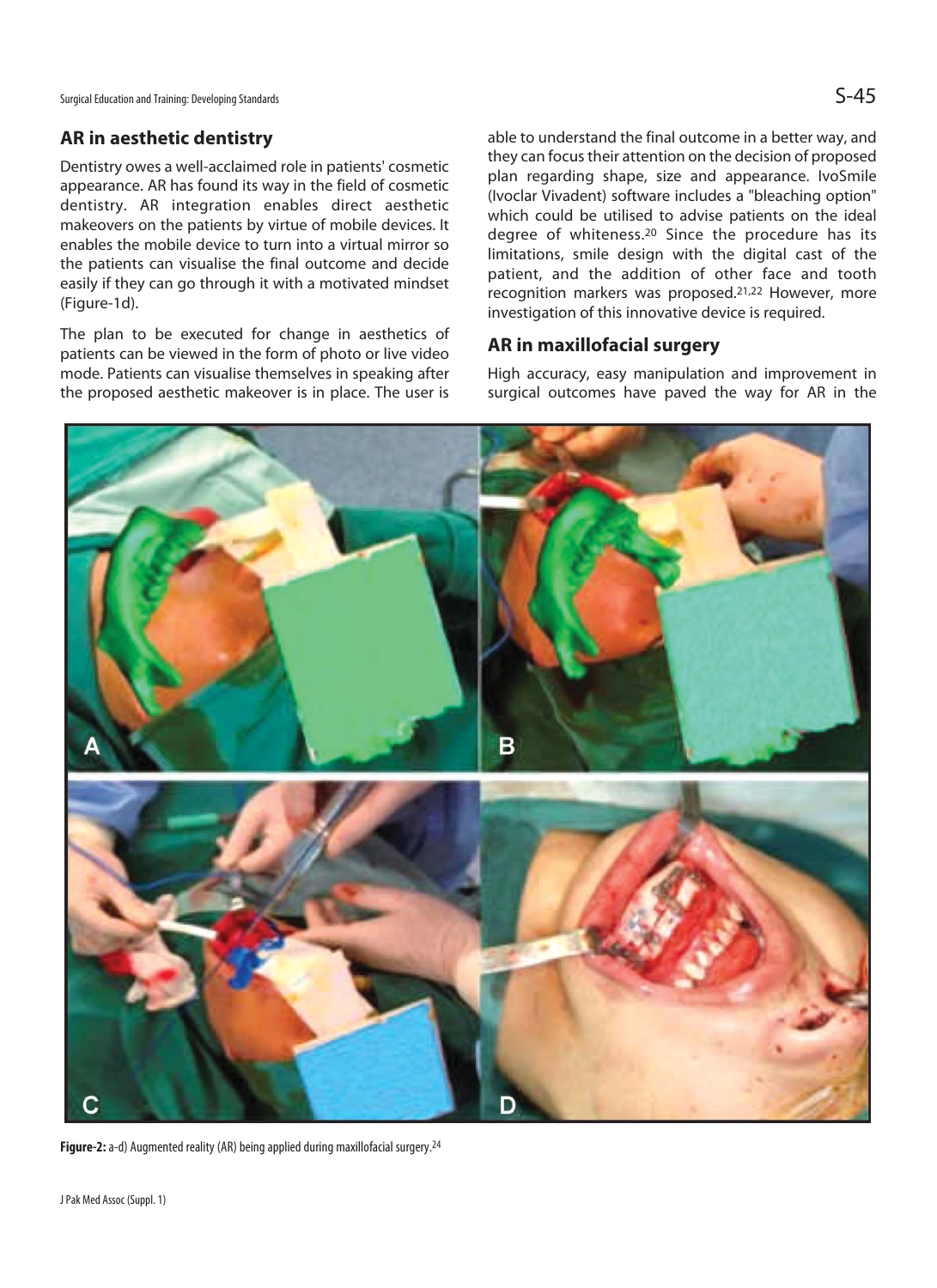maxillofacial arena. Therefore, AR has significant potential with regard to clinical application concerning head and neck and orthognathic surgeries.8,23

AR ensures that the combination of VR and real environment results in low-risk and accurate surgery.24 AR provides navigation by direct projection of pre-operative images onto the surgical field and the user continues to operate in real world environment.25

In a novel study by Zhu et al. registration and tracking was carried out using a splint for reference fixed to real prototypes model, and pre-surgical 3D casts. During surgery, minor jaw movements due to positional changes occur, which were accommodated by navigation due to availability of the reference splint. This study proved position error by this navigation to be 0.96±0.51mm24 (Figure-2).

# **VR in dental implantology**

Over the course of last three decades, it has become a common practice to rehabilitate edentulous spaces with osseo-integrated implant-supported prosthesis. This precise, technique-sensitive placement of prosthetic driven implants must meet the demands of occlusion in function, phonetics, aesthetics and longevity.26

True implant orientation and position could be assessed by 3D visualisation in AR. This can be the potential future for dental implant surgery owing to simpler procedure and operating time in dynamic navigation outcome.8 Treatment planning that takes place in the virtual world allows the operator to place virtual implant by interacting with individual patient's anatomy with a degree of freedom prior to performance of the procedure27 (Figure-3a) or during the procedure.28 This is simulated in real time and thus feedback for adjustment can be immediately given for accurate placement. Moreover, implant sizes can be chosen with regard to patient's bone quality and quantity that can be visualised in the VR environment and with in-situ image guidance.28



Figure-3: a) The view of the surgeon while performing a surgery with HoloLens glasses. b-c) Application of augmented reality (AR) in learning dental morphology (Image Target and the augmented scene); d) Performing endodontic access cavities (green cylinders) controlled in all planes and depth with fixed black-and-while tag (red arrow) attached to high-speed hand-piece (green arrow).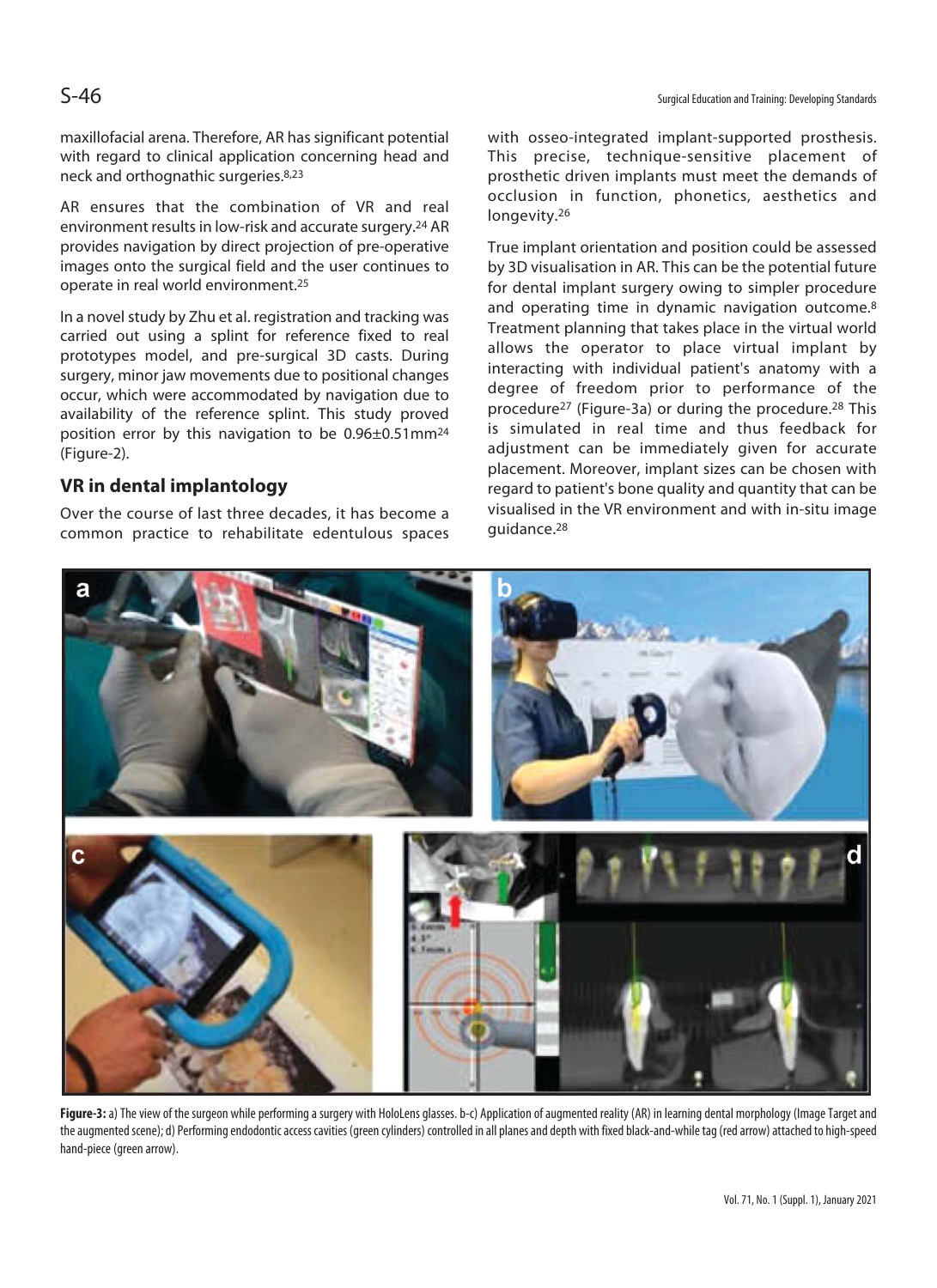Surgical Education and Training: Developing Standards  $\mathsf{S-47}$ 

## **AR in dental morphology**

Dental morphology deals with study related to tooth anatomy to know specific shape, size, position, function, structure, occlusion and development of teeth.<sup>29</sup> It is essential in all dental specialties to know dental morphology and variants.30 The use of VR integrating all relevant 3D information gives the students a spatial impression of tooth morphologies in order to better understand and motivate them in their learning30,31 (Figure-3b). Therefore, AR can be used as a valuable tool in clinical as well as laboratory setting for the study of teeth in occlusion.29

Juan et al. first developed AR system for learning dental morphology (Figure-3c) and conducted video sessions to measure learning outcomes. The study showed that AR was effective in knowledge transmission and the mobile device was of great help in reinforcing acquired knowledge. It also concluded that knowledge can be acquired by this method irrespective of gender age or specialisation.29

#### **VR in dental teaching and learning**

Students' knowledge has improved by VR and it has proved to be effective in patient evaluation and teaching clinical reasoning.32 This highlights the importance of VR in order to standardise clinical education to facilitate dental learning and training. Students were encouraged to self-learn by these methods which reduced faculty time significantly. Objective structured clinical examination (OSCE) can easily involve the use of simulators.33 Learning environment for training in maxillofacial emergencies can be virtually created to improve confidence and knowledge of junior trainees.34 There are limited prospective randomised studies to assess the impact of VR with standard methods of delivering education or carrying out oral surgical procedures.34 From the ethical standpoint, the introduction of VR in clinical teaching might reduce the number of natural teeth used for restorative training.8

#### **Future prospects in AR**

AR facilitates the transition of a student to being a practicing clinician. The multitude of systems that are currently available enable the clinician to perform complicated procedures in less time by virtue of AR. Clinical procedures as guided surgeries, including implant placement, micro-endodontics and orthograde complex endodontics, require precision that is facilitated by the mechanics involved in AR. One such example is dynamic navigation in access preparation.35 Further studies with developing software will be helpful in educating dental students even in unprecedented times, like these of the Coronavirus disease 2019 (COVID-19) pandemic, in order to continue their curriculum without any hiccups of physical presence.

## **Conclusion**

The benefits of VR with the support of AR is clearly evident. Enhancing opportunity in education, AR facilitates a variety of learning procedures and activities that could be performed without supervision. This combination of VR and environment exposes students to interactive learning as they would in a clinical setting. This improves knowledge and skill among dental students and reduces their anxiety while executing a treatment plan. Moreover, this also provides access to quality interaction, educational resources and lowered cost of overall training. A number of programmes are continually developing in order to ease the transition of a preclinical dental student into a practising clinician worldwide by the aid of technological advances in simulation and haptic feedbacks.

#### **Disclaimer:** None.

**Conflict of Interest:** None.

**Source of Funding:** None.

#### **References**

- 1. Gali S, Patil A. The technology of haptics in dental education. J Dent Orofac Res 2018;14:70-5.
- 2. Kühl S, Kirmeier R, Platzer S, Bianco N, Jakse N, Payer M. Transcrestal maxillary sinus augmentation: Summers' versus a piezoelectric technique--an experimental cadaver study. Clin Oral Implants Res 2016;27:126-9. doi: 10.1111/clr.12546.
- 3. Oxford University. Oxford Advanced American Dictionary, 8th ed. London, United Kingdom: Oxford University Press; 2011.
- 4. Dutã M, Amariei CI, Bogdan CM, Popovici DM, Ionescu N, Nuca CI. An overview of virtual and augmented reality in dental education. Oral Health Dent Manag 2011;10:42-9.
- 5. Tanzawa T, Futaki K, Tani C, Hasegawa T, Yamamoto M, Miyazaki T, et al. Introduction of a robot patient into dental education. Eur J Dent Educ 2012;16:e195-9. doi: 10.1111/j.1600- 0579.2011.00697.x
- 6. Mladenović R, Pereira L, Đorđević F, Vlahović Z, Mladenović K, Cvetković A, et al. The use of mobile-aided learning in education of local anesthesia for the inferior alveolar nerve block. Vojnosanit Pregl 2020;77:839-43. doi: 10.2298/VSP180622154M
- 7. Rosenberg H, Grad HA, Matear DW. The effectiveness of computer-aided, self-instructional programs in dental education: a systematic review of the literature. J Dent Educ 2003;67:524-32.
- 8. Mladenovic R. The Usage of Augmented Reality in Dental Education. In: Geroimenko V, eds. Augmented Reality in Education: A New Technology for Teaching and Learing. Cham, Switzerland: Springer, 2020; pp 139-58.
- 9. Buchanan JA. Use of simulation technology in dental education. J Dent Educ 2001;65:1225-31.
- 10. Rhienmora P, Haddawy P, Suebnukarn S, Dailey MN. Intelligent dental training simulator with objective skill assessment and